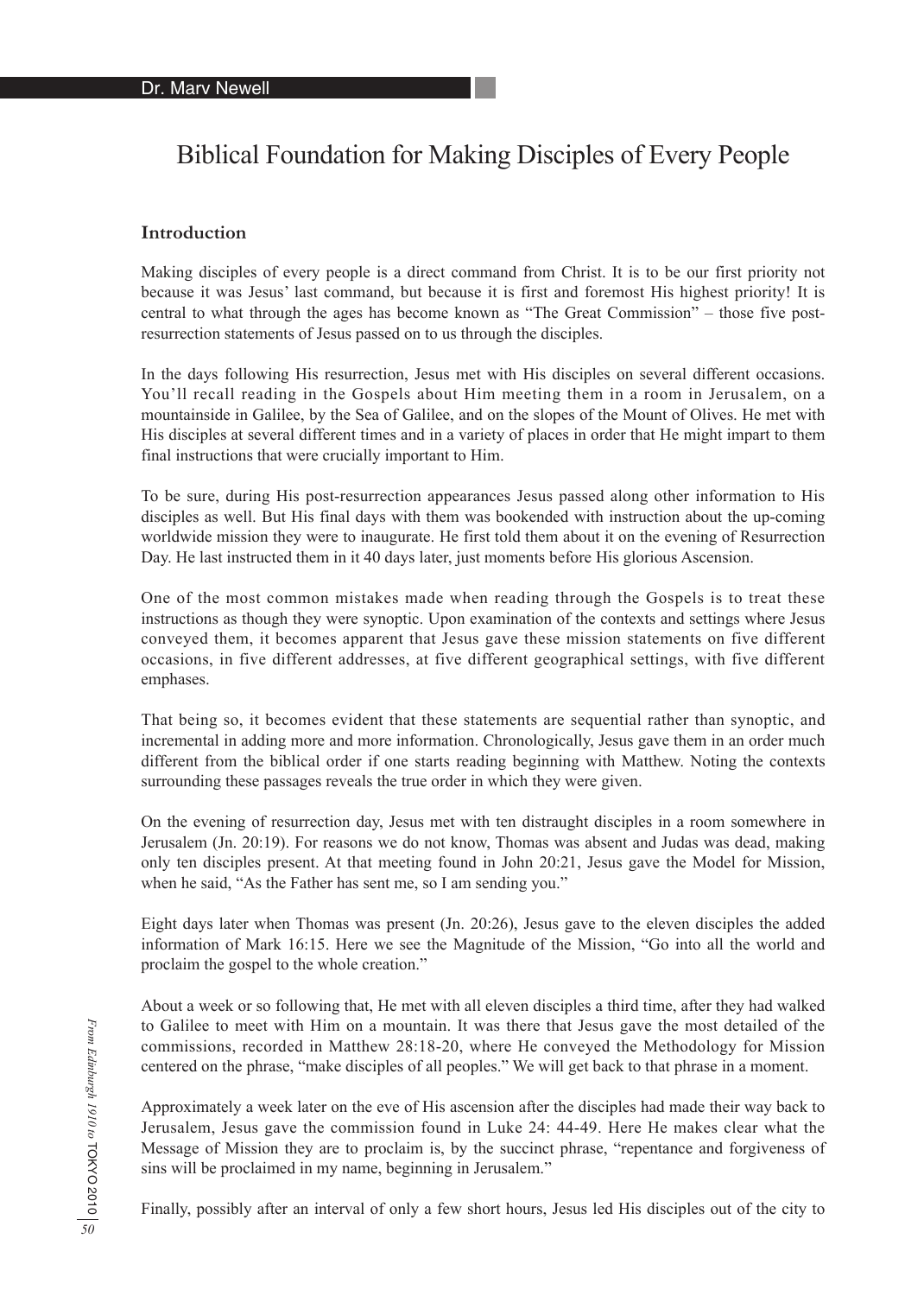the Mount of Olives (Acts 1: 11). There He gave His farewell mission statement recorded in Acts 1:8, mentioning the Means of Missions, "But you will receive power when the Holy Spirit has come upon you."

The model, the magnitude, the methodology, the message and the means of mission. All five were important to Jesus and are important to us today in our understanding of the biblical foundation for making disciples of every people.

#### **"Make Disciples of All Peoples"**

Let us now return to Matthew 28:18-20, where the command "make disciples of all peoples" is found. Jesus said it this way:

"All authority in heaven and on earth has been given to me. Go therefore and make disciples of all peoples, baptizing them in the name of the Father and of the Son and of the Holy Spirit, teaching them to observe all that I have commanded you. And behold, I am with you always, to the end of the age."

A very important principle stands out from this instruction: the making of disciples is more than just the making of converts. Our mission is not complete when a person gives a simple assent to the gospel message. The raising of a hand, the walking of an aisle, an uttering of a sinner's prayer while a start, is not the culmination of the task. It is only the beginning. Granted, the good news is shared, and it is believed, but the mission doesn't stop there. Evangelism initiates the process of a person becoming a consistent follower of the Savior in whom they now believe. But this is not the full picture of making of disciples or even "discipleship" as some put it.

Making disciples is the process where mature believers build personal relationships with new believers for the purpose of producing growing and competent followers of Jesus. The process develops over a period of time and demands the context of nurturing.

Producing authentic, lifelong followers of Jesus is thus the goal of making disciples. These individuals evidence their genuineness in the faith by their progress in spiritual maturity that in turn transforms their beliefs, behavior and worldview. Thus I suggest an appropriate definition of a disciple to be:

A consistent lifelong follower of Christ whose life is progressively being transformed into the image of Christ's. He joyfully walks with Christ, is constantly being informed by Scripture, prayer, the Holy Spirit and other believers, with the chief end of glorifying God.

The making of a disciple then becomes a path rather than an achievement. Jesus' disciples understood firsthand what this discipleship process entailed. Over the past three years Jesus had lived with them, walked with them and told stories to them. They followed after Him and fellowshipped with Him as everyday experiences became lessons on loving God, loving others, and denying self. Thus they would have intuitively understood that all He had modeled to them, they were to likewise do for others.

#### **The three essentials of disciple making**

Furthermore, we recognize that the depth of the task contains three essentials that comprise legitimate aspects of discipling peoples (Mt. 28:19-20): First, by reaching out - going to those who have little or no exposure to the gospel.

Second, by bringing in - by gathering them into a relationship with Jesus and other believers that is evident by the outward sign of baptism.

Third, by changing over - by teaching them to observe His commands, which in turn would change their former worldview and moral conduct, resulting in a transformed life.

It is important that we examine these three essentials of making disciples a little more in depth.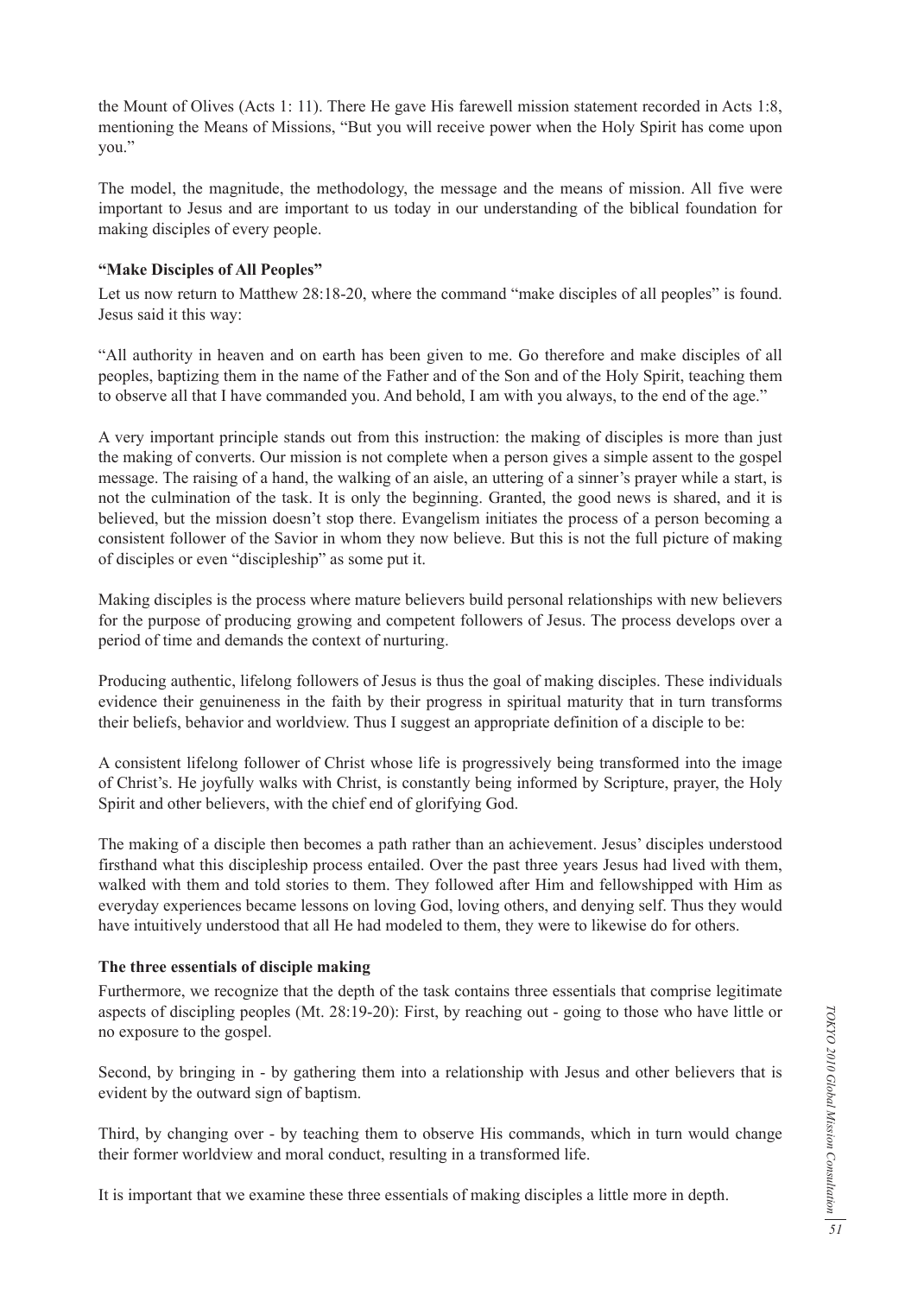## **1. First essential: Reaching out: "Go"**

The first essential in making disciples is to go out and encounter those who are not yet Christ followers. They may not yet be Christ followers because they have not yet had the opportunity to hear about Christ! Placed first in the sentence it shows this is the first step in making disciples. It shows the duty of believers to take the gospel from where it is known and believed to where it is not known nor believed, to penetrate into every people group on earth.

### **2. Second essential: Bringing in: "Baptizing them"**

This is the task of gathering new believers into a relationship with Jesus and other believers, which is evidenced by the identifying rite of baptism. Jesus doesn't mean the practice of baptism as a magical rite that automatically brings people into relationship with God without a change of heart. Sadly, it has deteriorated into that very thing in some church traditions. Rather baptism is the culmination of the consolidation process of the repent-believe-baptize experience of salvation.

This public symbol of initiation is very meaningful for the believer. It is a picture of beginning a new life in Christ and of allegiance to Him and to His church. The ordinance is a powerful outward expression of a new identity and a changed life within. Indeed because of these implications, there are new believers in some hostile cultures who delay its application for fear of repercussion. Antagonistic nonbelievers understand its powerful significance!

That believers are to be baptized in the name of the Father, Son and Holy Spirit demonstrates the believer's new relationship with the triune God. The names of the three persons of the Trinity are invoked in baptism to show the significance of all three in the salvation experience. God the Father is the author of grace, Jesus the provider of grace and the Holy Spirit the applicator of grace. The three work together in harmony to bring lost souls to the place of redemption. This Christian rite rightfully recognizes all three persons of the Godhead, and teaches the new believer that this is the God who now is to have their allegiance. Baptism then pictures all that is implied when a person repents of sin, believes in Christ and is placed into the fellowship of believers.

# **3. Third essential: Changing over: "Teaching them to obey"**

The making of a disciple does not stop with the initial belief experience nor the subsequent initiation experience. There is an educational process that follows to keep the new Christ-follower learning and growing in his/her new faith. Some today would equate this with "spiritual formation." Whatever the label, the important thing is that there be an on-going growth experience. A new believer's worldview must be changed; his lifestyle adjusted to increasingly conform to the image of Christ; and his ethical conduct increasingly marked by integrity. When transformation is apparent in these areas, that believer in turn is in a position to teach others also and thus duplicate the process.

Teaching has a final goal – obedience so that transformation is experienced! New believers are taught with the goal that they become obedient followers of all Christ commanded. Among other things that Jesus taught, they are to live out the great commandment (Mat. 22:37-40) and show great compassion (Mat. 9:36). It takes growth experiences in community with other believers for that to be most effective.

This is why believers are congregated into local churches (and why some have labeled this passage the "church planting" commission). This is why missionaries have established Bible schools and seminaries the world over. This is why seminars, webinars, church based training and a host of other teaching ministries are so important. Growth happens best in the presence of other believers. It is the local church that best facilitates the fellowship of believers. Thus by implication the establishment of local congregations is an outcome of the making disciples.

## **Superficial or genuine outcomes?**

Thus, all three activities – going, baptizing, teaching – are essential components of making disciples of every people. When done correctly, lives are genuinely changed for the better. This is the ultimate